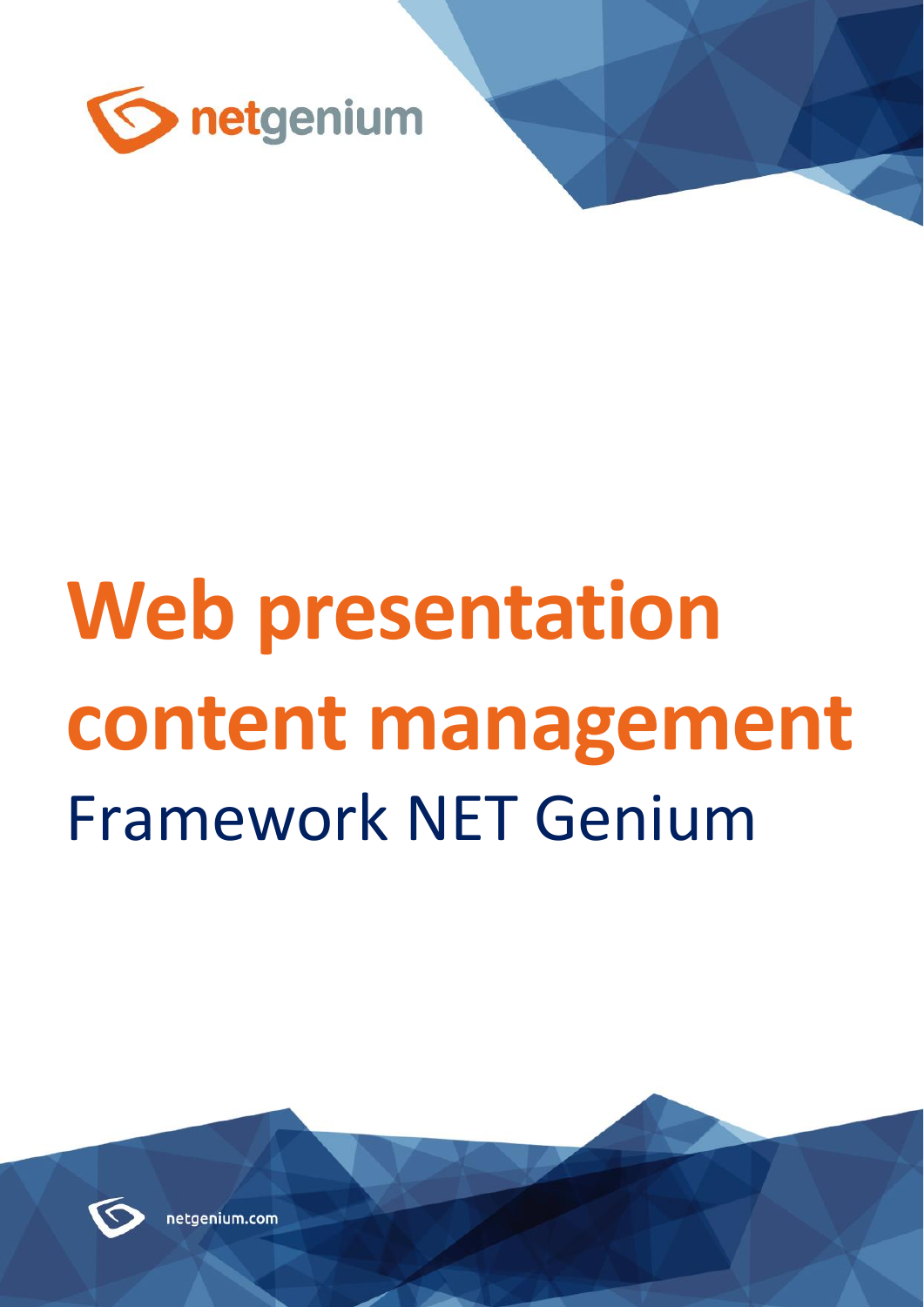

# Content

|                         | 1.1    |  |
|-------------------------|--------|--|
|                         | 1.2    |  |
|                         | 1.3    |  |
|                         | 1.4    |  |
|                         | 1.5    |  |
|                         | 1.6    |  |
|                         |        |  |
|                         | 2.1    |  |
|                         | 2.2    |  |
| $\overline{\mathbf{3}}$ |        |  |
|                         | 3.1    |  |
|                         | 3.2    |  |
|                         | 3.3    |  |
|                         | 3.4    |  |
|                         | 3.5    |  |
|                         | 3.6    |  |
|                         | 3.7    |  |
|                         | 3.8    |  |
|                         | 3.9    |  |
|                         | 3.10   |  |
|                         | 3.11   |  |
|                         | 3.12   |  |
|                         | 3.13   |  |
|                         | 3.14   |  |
|                         | 3.15   |  |
|                         | 3.16   |  |
|                         | 3.17   |  |
|                         | 3.17.1 |  |
|                         | 3.17.2 |  |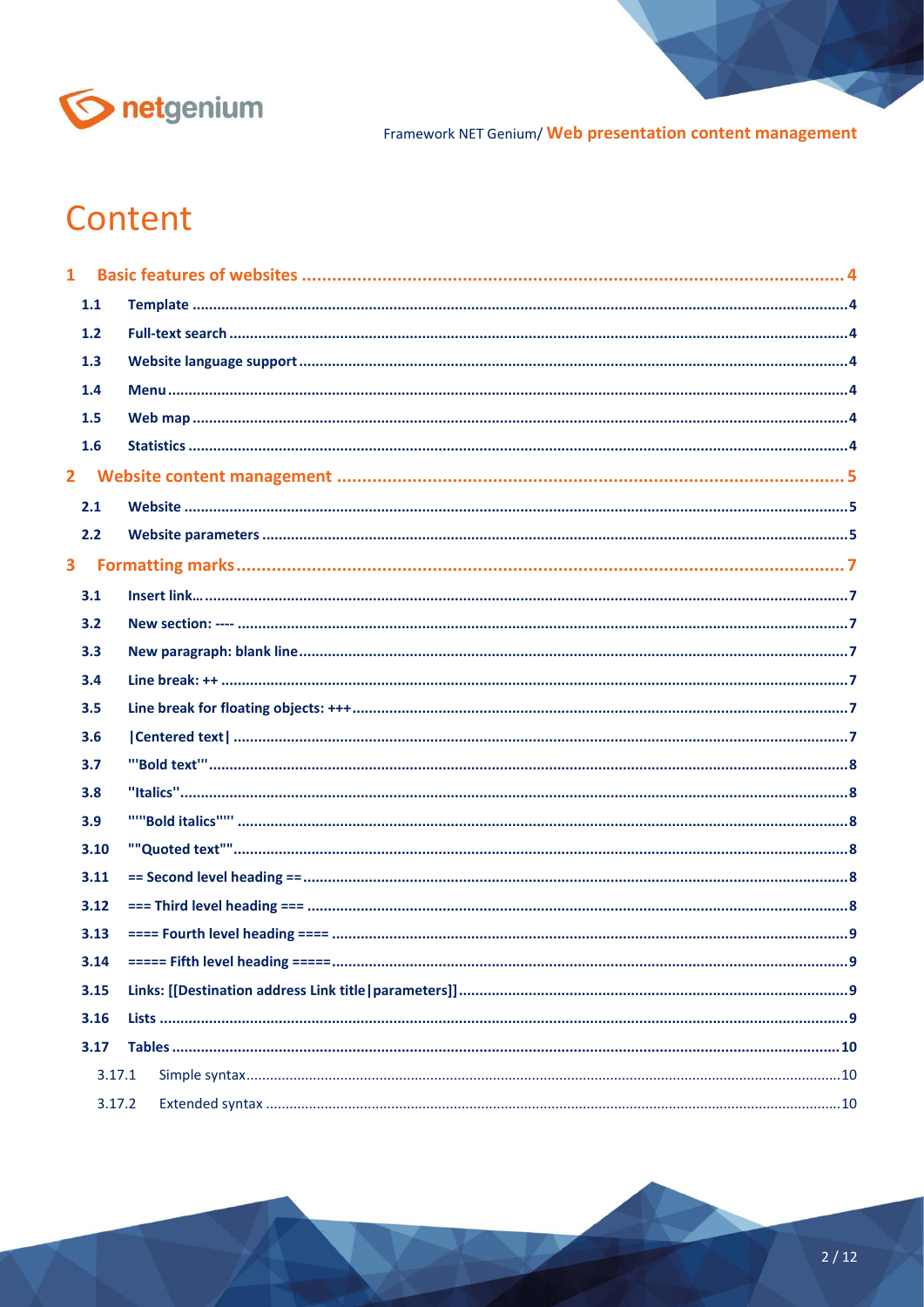

| 3.20 Google Map: [[GoogleMap:Address width="500",height="300", zoom="4",lat="50,089075",lng="14,396397"]] 10 |  |
|--------------------------------------------------------------------------------------------------------------|--|
|                                                                                                              |  |
|                                                                                                              |  |
|                                                                                                              |  |
|                                                                                                              |  |
|                                                                                                              |  |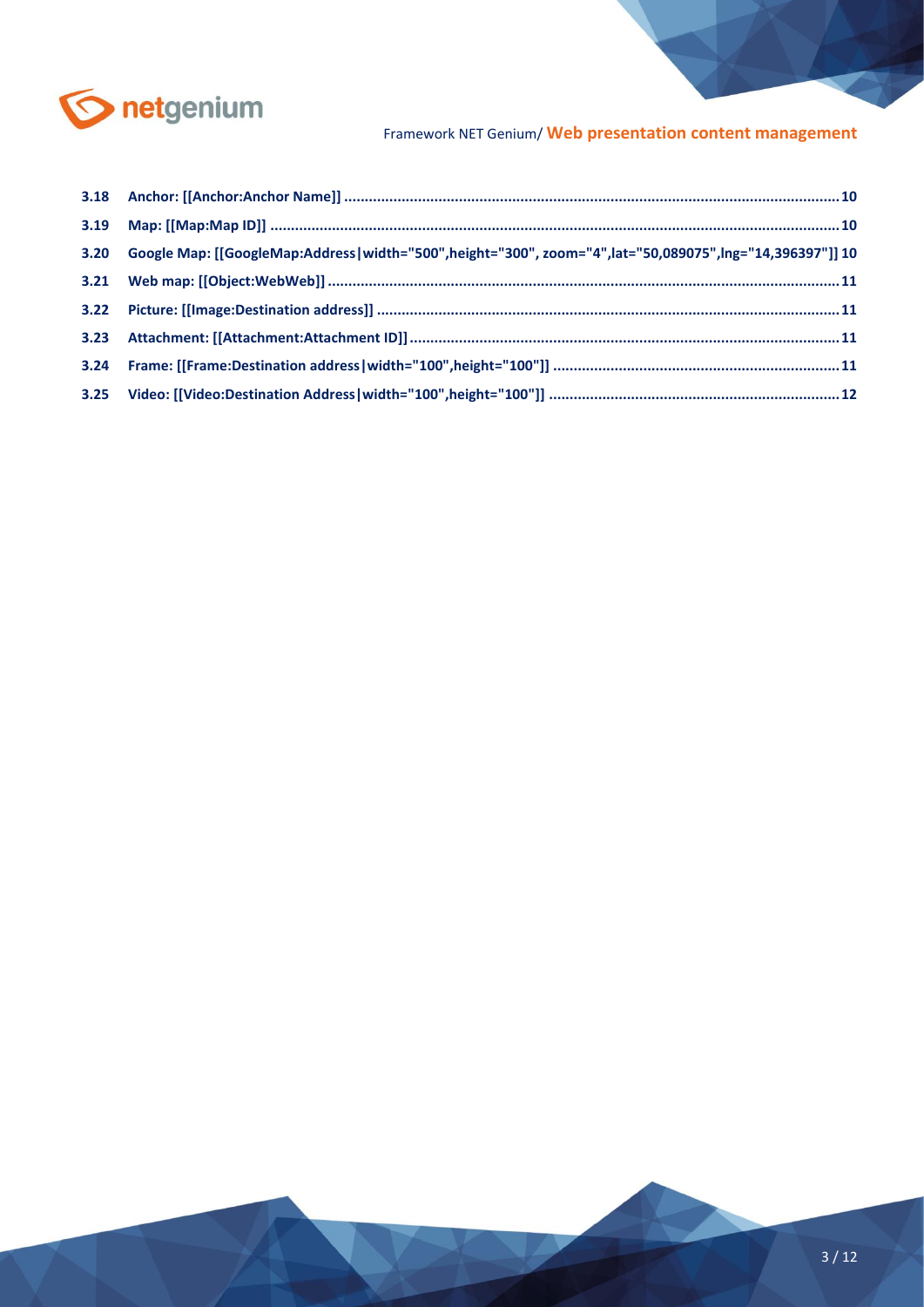

# <span id="page-3-0"></span>1 Basic features of websites

# <span id="page-3-1"></span>1.1 Template

*The basis of the website is a template – the website "Default.aspx" – processed according to the supplied graphic design.*  The template is filled with data from the NET Genium information portal depending on the identifier that is passed to the *template using a parameter in the URL, and is generally called a website identifier. The template can be divided into sections resp. can display information in several columns, for example. The usual situation is the main section (it has the largest dimension in terms of width) and the narrower left or right section, which is often used to display news or information that needs to be highlighted graphically.*

# <span id="page-3-2"></span>1.2 Full-text search

*The template contains input fields that are used to enter search terms. By default, all database tables intended for web content management are searched and search results are displayed on the "Default.aspx?Search" website in the form of text links together with the surroundings of the search term. Search terms are logged in the database for statistics.*

## <span id="page-3-3"></span>1.3 Website language support

*The template may contain links to different language versions of the website. Before processing the graphic design, it is necessary to specify the list of language versions that the website will use.*

#### <span id="page-3-4"></span>1.4 Menu

**Depending on the graphic design and customer requirements, the menu is usually displayed horizontally at the top of the** *website or vertically in a separate column on the left. Picture menu items are usually fixed and can only be changed by interacting with the template. These menus are often only one-level. On the contrary, menu items in text form are dynamically loaded from the database and these menus are often multi-level. In terms of design, we recommend choosing a menu in graphical form and inserting less important links directly into the body of the website. The menu can contain both internal and external links.*

#### <span id="page-3-5"></span>1.5 Web map

**The site map is generated automatically in the form of a tree with links to individual presentation websites. The site map** *can also be used as an alternative to a completely expanded menu.*

## <span id="page-3-6"></span>1.6 Statistics

- *The movement of the visitor through the web presentation is automatically logged in the database for statistics. The environment for displaying statistical outputs is part of the web content management application in the NET Genium information portal and contains:*
- Numerical data on website traffic in individual days, weeks, months, etc.,
- the number and list of websites viewed per visit,
- list of search terms and
- information about the website from which the visitor was redirected to the website.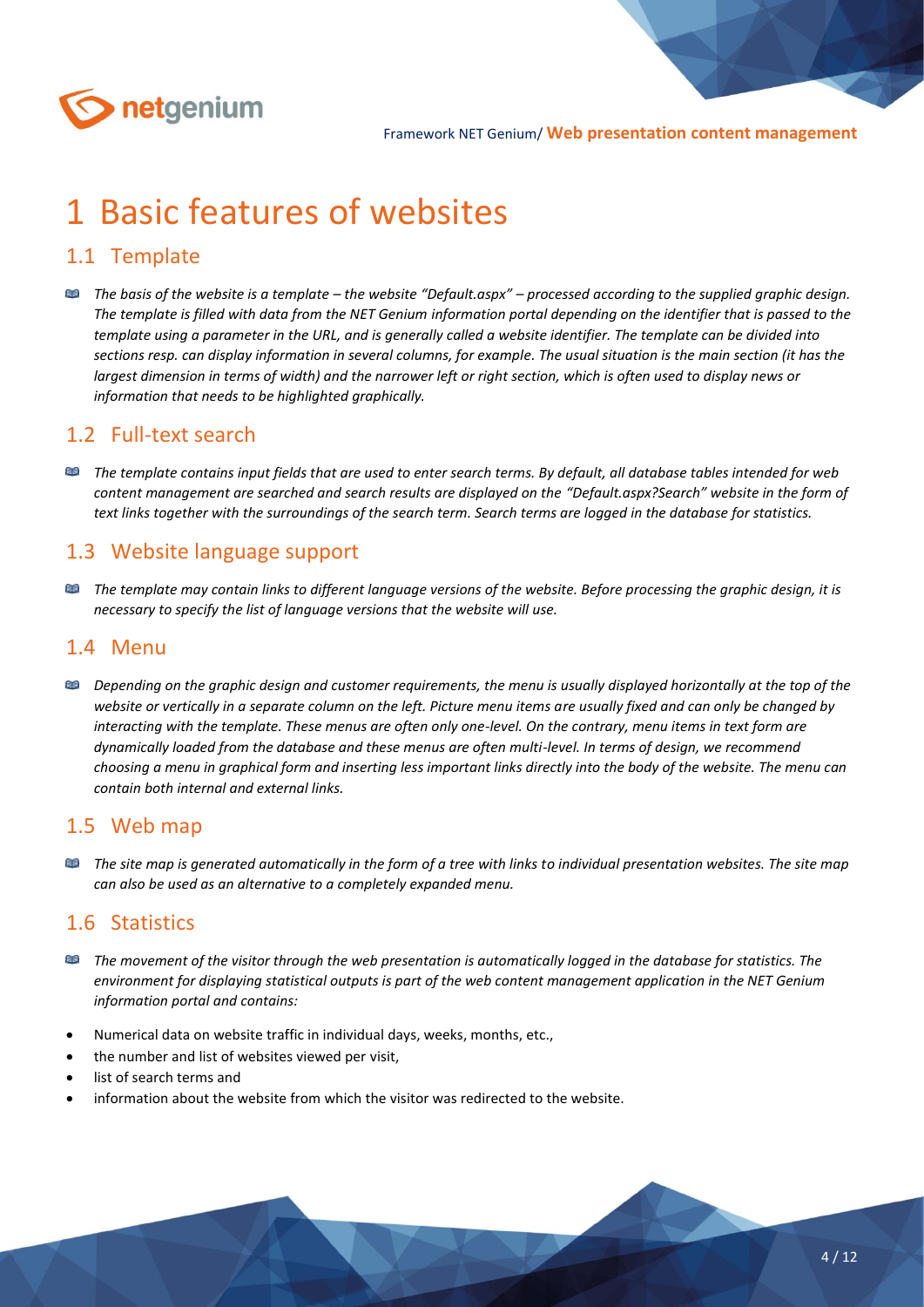

The condition for displaying graphs in the NET Genium information portal is the purchase of the Office Chart extension. Statistical outputs and graphs can be individually edited or created directly in the administration interface of the NET Genium information portal.

# <span id="page-4-0"></span>2 Website content management

#### <span id="page-4-1"></span>2.1 Website

*Web content management, i.e. website creation and editing takes place in a web content management application. This application is integrated into the NET Genium information portal as the basic application environment. Individual websites are registered in the form of data records and to capture their hierarchical arrangement are displayed in a tree structure. This structure may not affect the content of the menu, but it is important, for example, for generating a site map. The content of the website itself is in text form and can contain a number of tags that are used to format text, insert images, animations, etc. The final appearance of the website is displayed to the visitors of the website through a dynamic template.*

## <span id="page-4-2"></span>2.2 Website parameters

#### **Active**

函 *Websites that are not marked as active are not displayed*

#### **System**

80 *System web pages do not appear in the site map and are not searched in full text*

#### **Language**

28 *Language version of the website*

#### **Website**

- BN *Website title*
- Specifies the content of the tag <h1>
- Appears as the title of a web page link

#### **Caption**

#### 20 *Website title*

- Specifies the content of the tag <title> appears in the title bar of the Internet browser window and on the Windows taskbar as the application name
- Appears as a title in search engines
- It is a priority when the site is indexed by search engines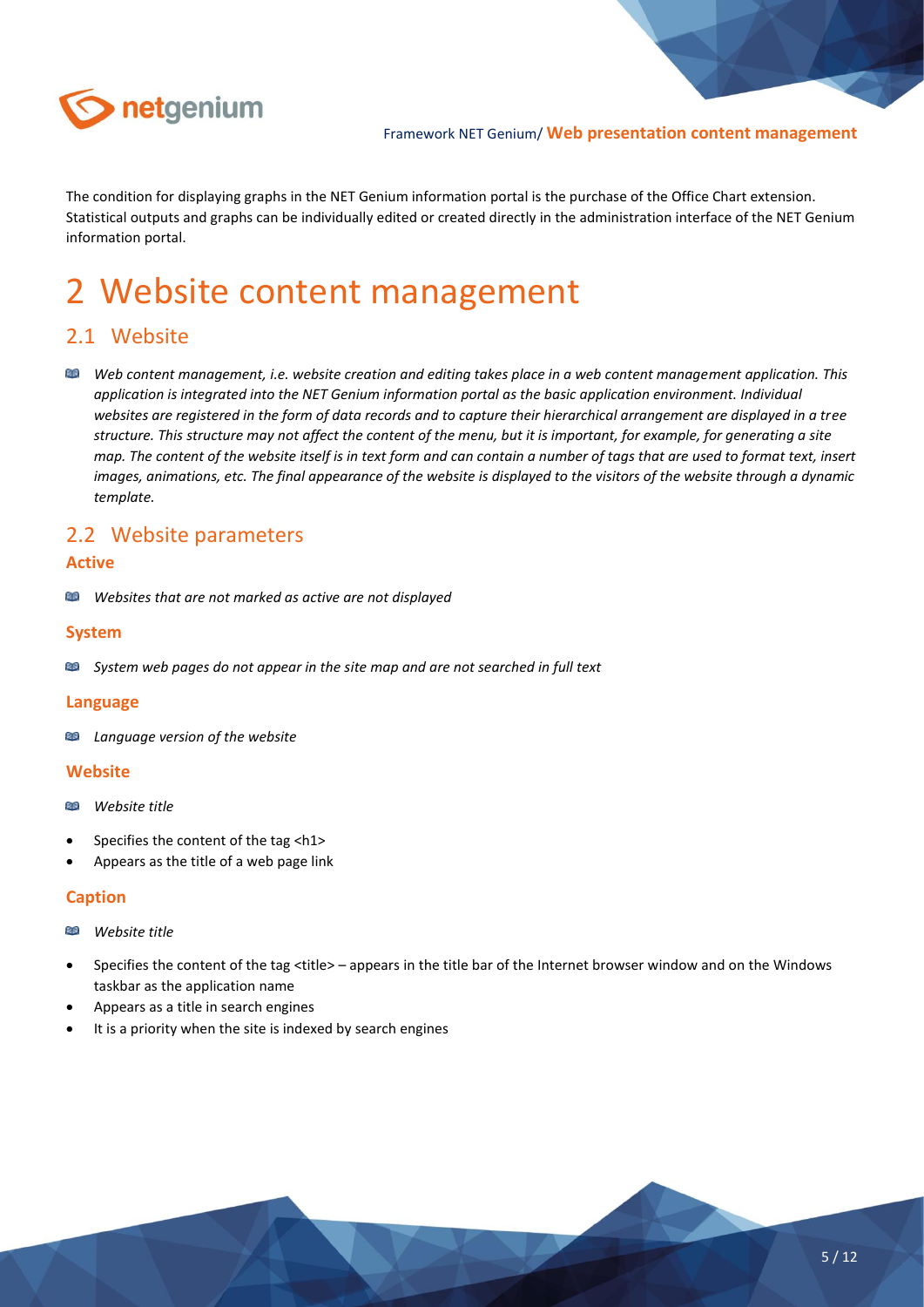

#### **Identifier**

*Unique website identifier*

- Used as part of the website's web address (e.g., calendar-event or Products.aspx)
- Must not contain a space; The identifier composed of the website name cannot contain a space or a slash
- The same website may have a common identifier in different language versions, named for example in English

#### **Website type and content**

- *Website content can be entered in either formatted or plain text. A simple text editor with all the basic functions for working with text is used to enter formatted text. The source code of the formatted text is stored in HTML, which can also be modified directly by editing or entering HTML tags. Formatted text allows you to display images in the text that are stored in the NET Genium information portal.*
- *However, in general, we strongly recommend that you enter website content as plain text. Here, special tags are used to format the text, the origin of which is based on the proven online encyclopedia Wikipedia. Websites formatted in this way cannot contain syntax errors in the code, which can, for example, be the cause of poor rankings by web crawlers designed to index pages for full-text search engines (Google, Seznam, etc.).*

Tips for working with formatted text:

- "ENTER" key: insert a newline transition in the current paragraph
- "SHIFT + ENTER" key: insert a new paragraph
- "Insert image" icon: insert image
- "Insert link" icon: insert a link to a web page
- "Clear formatting" icon: remove formatting in selected text
- "HTML mode" check box: text editing using HTML
- "Plain text" button: remove formatting in selected text

Tags designed for plain text formatting are described in the next chapter.

#### **Description**

- *Website content description*
- Specifies the content of the tag <meta name="DESCRIPTION" content="">
- Google lists this description when it contains a search term

#### **Keywords**

- 80 *Comma-separated list of keywords*
- Specifies the content of the tag <meta name="KEYWORDS" content="">
- Keywords are only relevant for internal search engines such as Atomz, Google's most important search engines, and the Keyword List are ignored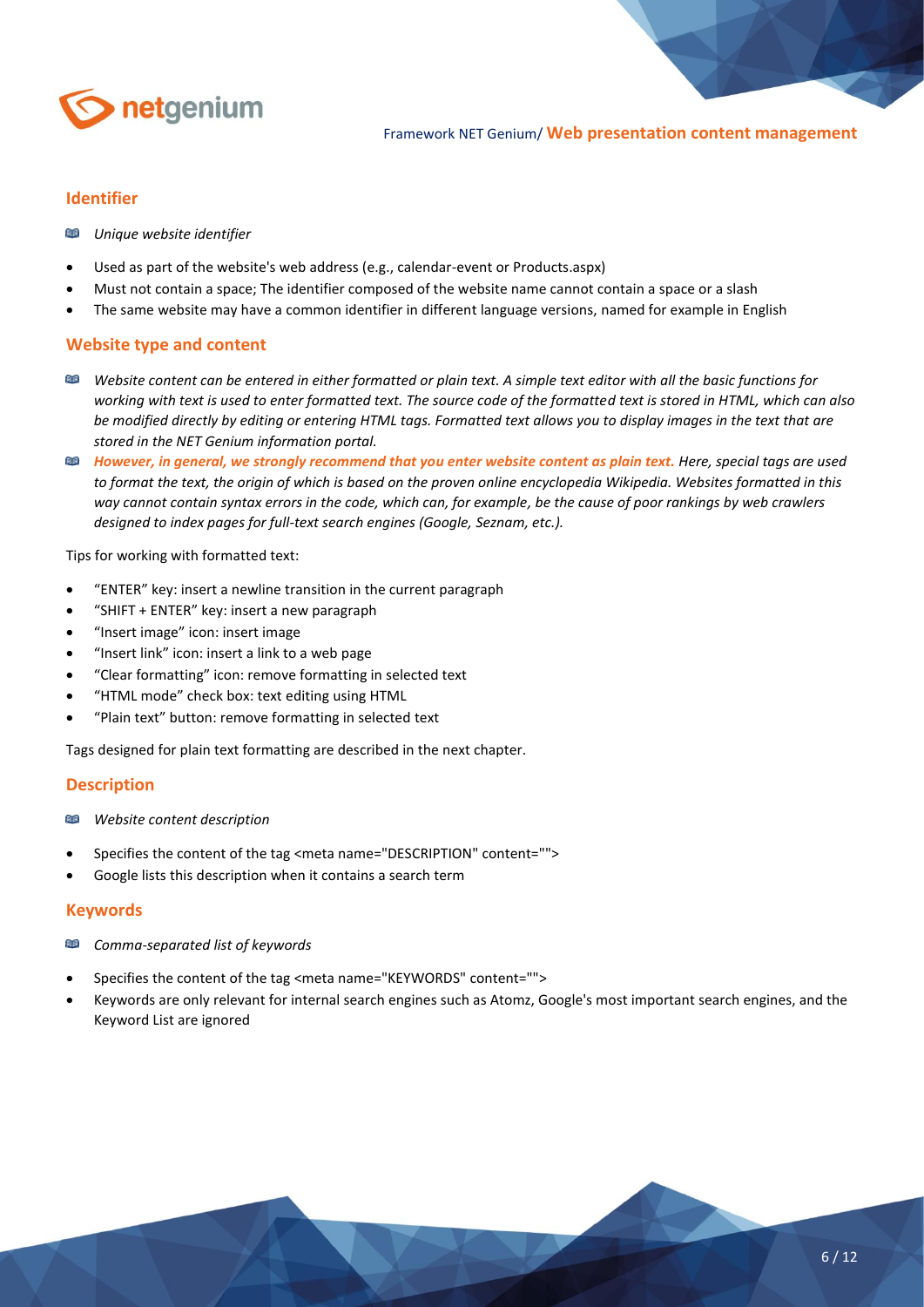

# <span id="page-6-0"></span>3 Formatting marks

#### <span id="page-6-1"></span>3.1 Insert link…

Clicking on this link will display a tree structure of the website. Here you can select the page to which a link should be inserted in the text (at the cursor position).

#### <span id="page-6-2"></span>3.2 New section: ----

 $\circ$  Section separator on the page. It is used, for example, to separate the content of the narrower left and wider right columns of a web page.

**Brand location:** on a separate line; to increase clarity, we recommend leaving the previous and next lines blank

**Allen D** *Example:*

> *The NET Genium information portal is used every day by thousands of users for their daily work in manufacturing companies, state institutions, software and telecommunications companies, consulting and training centers ...*

*----*

*== Portal Builder ==* 

*NET Genium – a web-based application development framework – allows you to build web applications and entire portals, integrate existing data, and manage processes several times faster than ever before. The most common type of web application created in the NET Genium framework is the information and communication portal.*

# <span id="page-6-3"></span>3.3 New paragraph: blank line

 $\Diamond$  One blank line or several blank lines are used to separate individual paragraphs.

<span id="page-6-4"></span>

**Brand location**: at the end of the line; the placement of the mark on a separate line or just before it is incorrect, a blank line is used to separate paragraphs; ++ is the HTML tag equivalent <br>

#### <span id="page-6-5"></span>3.5 Line break for floating objects: +++

**Brand location:** at the end of the line

# <span id="page-6-6"></span>3.6 |Centered text|

 $\circled{c}$  To insert centered text, place a vertical bar in front of and behind the text.

**Brand location:** on a separate line; to increase clarity, we recommend leaving the following line blank

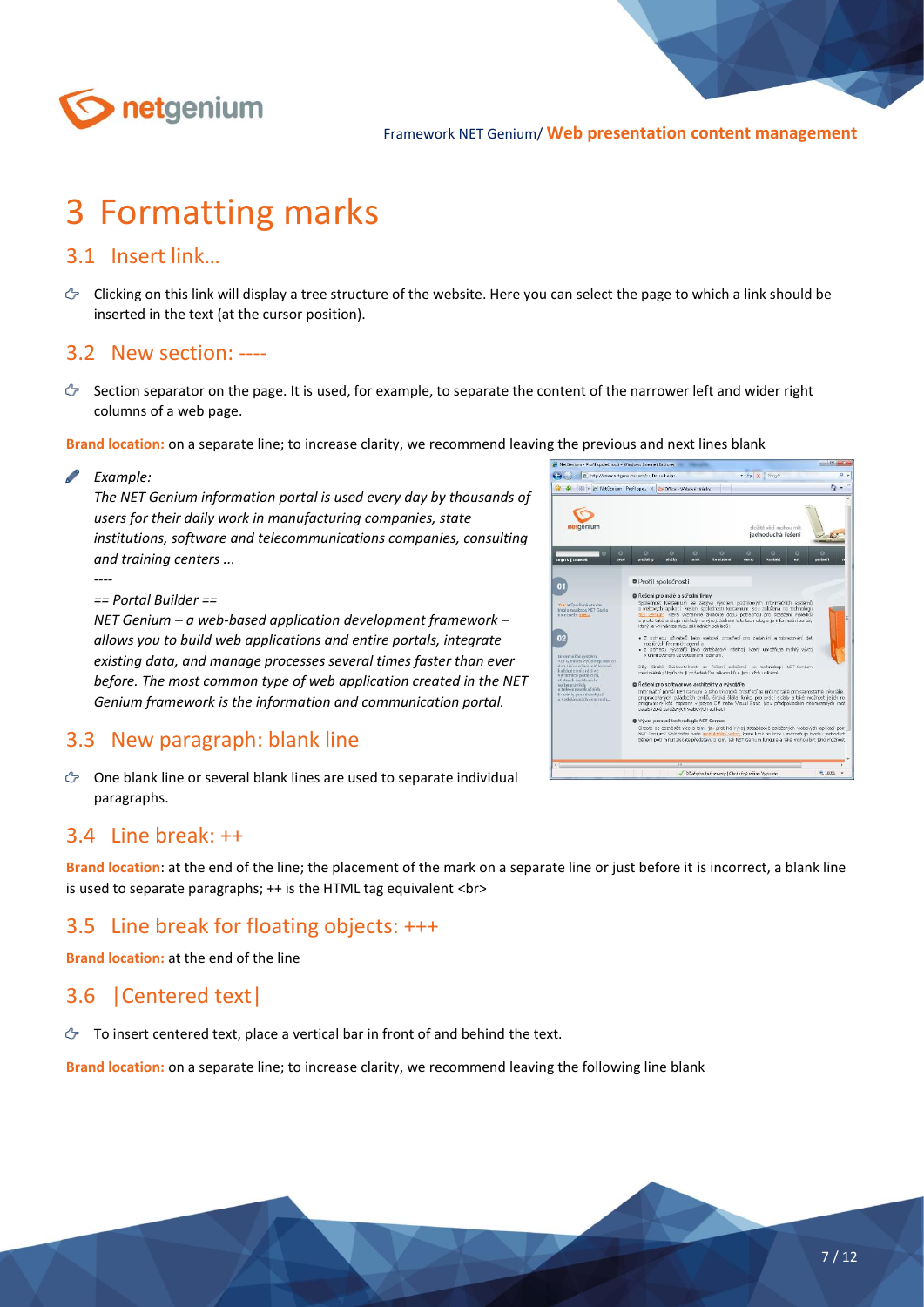

#### <span id="page-7-0"></span>3.7 '''Bold text'''

To text highlight in bold, place three apostrophes before and after the text. The apostrophe ' has the code 39 (press the ALT key with your left hand and type 39 on the numeric keypad – after releasing the ALT key, the apostrophe will appear; you will also get the apostrophe character by pressing the right Alt key and the backslash at the same time).

**Brand location:** arbitrarily in the text

#### <span id="page-7-1"></span>3.8 ''Italics''

To text *highlight in italics*, place two apostrophes before and after the text. The apostrophe ' has the code 39 (press the ALT key with your left hand and type 39 on the numeric keypad – after releasing the ALT key, the apostrophe will appear; you will also get the apostrophe character by pressing the right Alt key and the backslash at the same time).

**Brand location:** arbitrarily in the text

#### <span id="page-7-2"></span>3.9 '''''Bold italics'''''

To highlight text with combinations **bold text and italics**, place five apostrophes before and after the text. The apostrophe ' has the code 39 (press the ALT key with your left hand and type 39 on the numeric keypad – after releasing the ALT key, the apostrophe will appear; you will also get the apostrophe character by pressing the right Alt key and the backslash at the same time).

**Brand location:** arbitrarily in the text

#### <span id="page-7-3"></span>3.10 ""Quoted text""

 $\circled{c}$  To insert "enclosed in quotation marks" text, place two double quotation marks before and after the text.

**Brand location:** arbitrarily in the text

## <span id="page-7-4"></span> $3.11 ==$  Second level heading  $==$

 $\circ$  To insert a second-level heading, place two equal signs and a space before the title title, followed by a space and two equal signs after the title title.

**Brand location:** on a separate line; to increase clarity, we recommend leaving the following line blank

#### <span id="page-7-5"></span> $3.12 ==$  Third level heading  $==$

 $\circled{r}$  To insert a third-level heading, place three equal signs and a space before the title heading, followed by a space and three equal signs after the title heading.

**Brand location:** on a separate line; to increase clarity, we recommend leaving the following line blank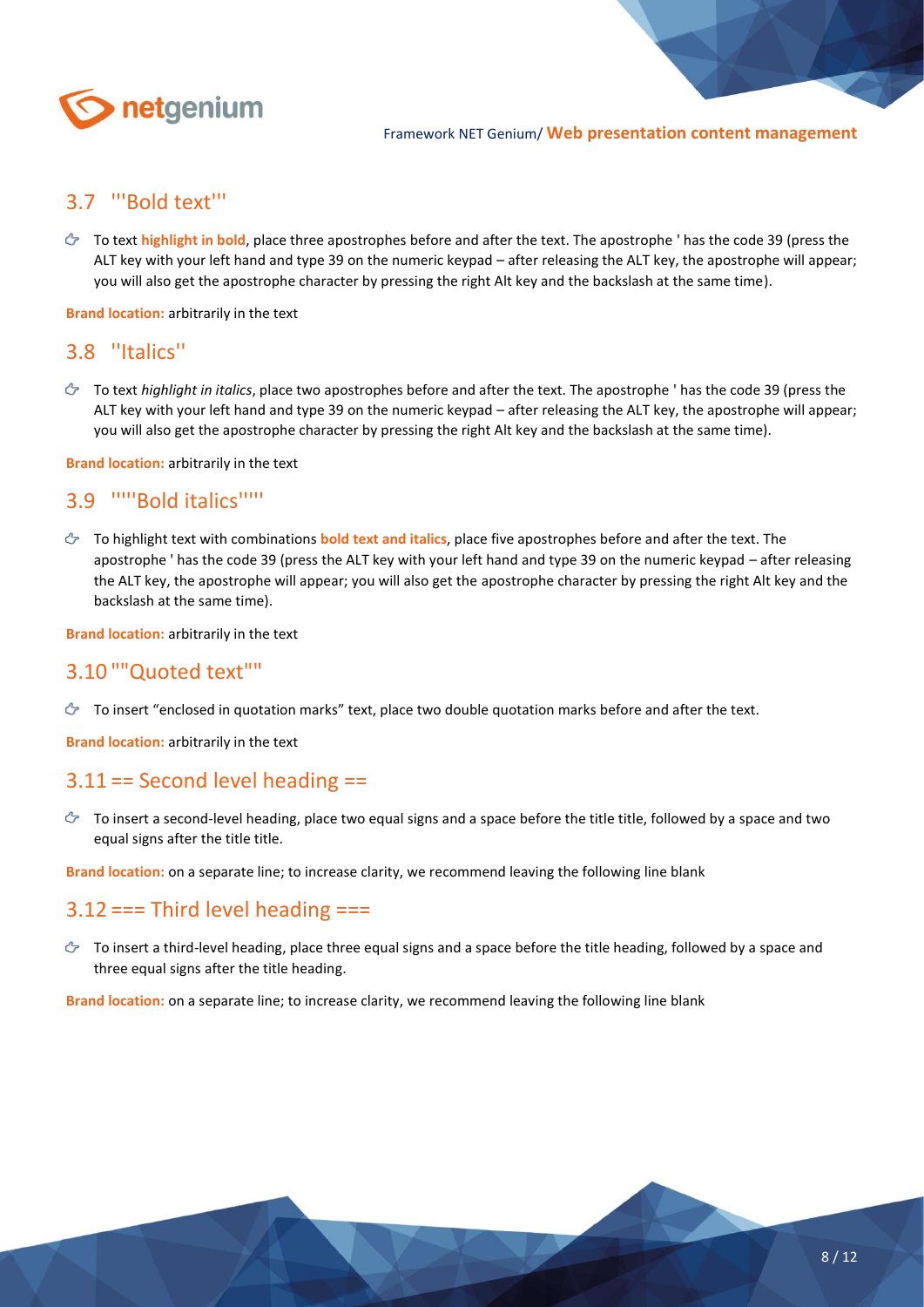

## <span id="page-8-0"></span> $3.13$  ==== Fourth level heading ====

 $\circ$  To insert a fourth level heading, place four equal signs and a space before the title heading, followed by a space and four equal signs after the title heading.

**Brand location:** on a separate line; to increase clarity, we recommend leaving the following line blank

#### <span id="page-8-1"></span> $3.14$  ===== Fifth level heading =====

 $\circ$  To insert a fifth-level heading, place five equals and a space before the title, followed by a space, and five equal signs after the title.

**Brand location:** on a separate line; to increase clarity, we recommend leaving the following line blank

# <span id="page-8-2"></span>3.15 Links: [[Destination address Link title|parameters]]

- $\circled{c}$  The destination address can be:
- The identifier of the website in your website,
- the exact address (URL) of the website or
- email address.
- If you want to place a link to a web page in your website whose identifier you know, use e.g. [[sitemap Sitemap]].
- To place a link to a webpage on the Internet, provide the exact address (URL) of the webpage, such as [[http://www.google.com Google]].
- To place a tooltip link on a webpage on the Internet that opens in a new window, use, for example, [[http://www.google.cz Google|target="\_blank",title="Google Search Engine"]]] .
- To place a link to an email address, enter the email address directly instead of the identifier, e.g. [[info@netgenium.com]].

**Brand location:** arbitrarily in the text

#### <span id="page-8-3"></span>3.16 Lists

 $\Diamond$  Lists are marked at the beginning of the line with the symbol \* for unnumbered bullets, or the symbol # for numbered lists. The number of symbols (\* or #) is determined by the sublevel of the list.

**Tag placement:** each list item on a separate line

#### *Example:*

- *\* Heading 1*
- *\*\* Subheading 1.1*
- *\*\* Subheading 1.2*
- *\* Heading 2*
- *\* Heading 3*

*#Numbered Heading 1 ##Numbered Subheading 1.1 ##Numbered Subheading 1.2 #Numbered Heading 2*

#### Heading:

- Heading 1
	- $\circ$  Subheading 1.1
	- o Subheading 1.2
- 1. Numbered Heading 1
	- a. Numbered Subheading 1.1
	- b. Numbered Subheading 1.2
- 2. Numbered Heading 2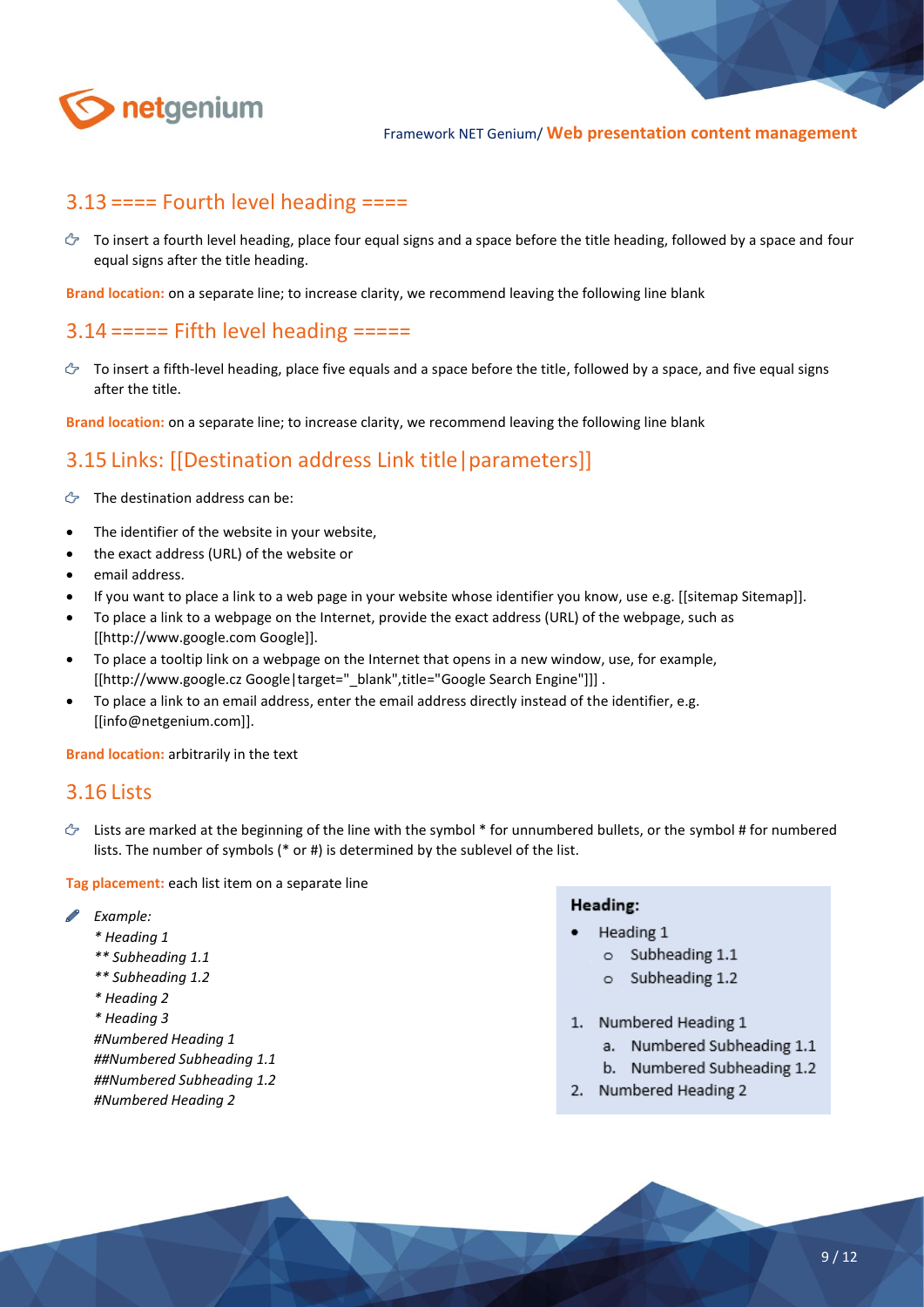

#### *#Numbered Heading 3*

#### <span id="page-9-0"></span>3.17 Tables

 $\Diamond$  Tables are mainly used to format (layout) the text on the page. Tables can be entered in simple syntax using the "|" characters, or extended Wiki syntax. Tables can also be inserted via HTML tags, <table>, <tr> and <td>.

#### <span id="page-9-1"></span>3.17.1 Simple syntax

**Tag placement:** each row of the table on a separate row

*Example: | Row 1, Cell 1 | Row 1, Cell 2 | | Row 2, Cell 1 | Row 2, Cell 2 |*

#### <span id="page-9-2"></span>3.17.2 Extended syntax

see help in Wikipedia encyclopedia [Czech](https://cs.wikipedia.org/wiki/N%C3%A1pov%C4%9Bda:Tabulky) (brief), [English](https://en.wikipedia.org/wiki/Help:Table) (complete)...

# <span id="page-9-3"></span>3.18 Anchor: [[Anchor:Anchor Name]]

 $\circled{r}$  The anchor is the equivalent of an HTML tag <a name="Anchor name"></a>. The anchor can be referenced, e.g. [[site-map#anchor1 Click here to skip to the next paragraph…]].

**Brand location:** arbitrarily in the text

#### <span id="page-9-4"></span>3.19 Map: [[Map:Map ID]]

 $\Leftrightarrow$  Maps and their associated map locations are stored in the "Maps" application on your NET Genium portal (maps are not a standard part of the web content management application).

**Brand location:** arbitrarily in the text

# <span id="page-9-5"></span>3.20Google Map: [[GoogleMap:Address|width="500",height="300", zoom="4",lat="50,089075",lng="14,396397"]]

 $\circled{r}$  If you want to place a Google map view, including the icon of your place on the map, enter the address of your place (street, descriptive number, city or state). The "width" and "height" parameters determine the width and height of the viewport in pixels, the "zoom" parameter defines the default scale of the map, and the "lat" and "lng" parameters determine the latitude and longitude of the marked place. If you don't know the latitude and longitude of your place, first use [[GoogleMap:Address]] to find the coordinates of the place from Google's database based on the address you entered. Google Map is the HTML tag equivalent of <div> and in addition to width and height it can also contain other parameters, e.g.: [[GoogleMap:Address|width="500",

height="300",zoom="4",lat="50,089075",lng="14,396397",float="right"]].

**Brand location:** arbitrarily in the text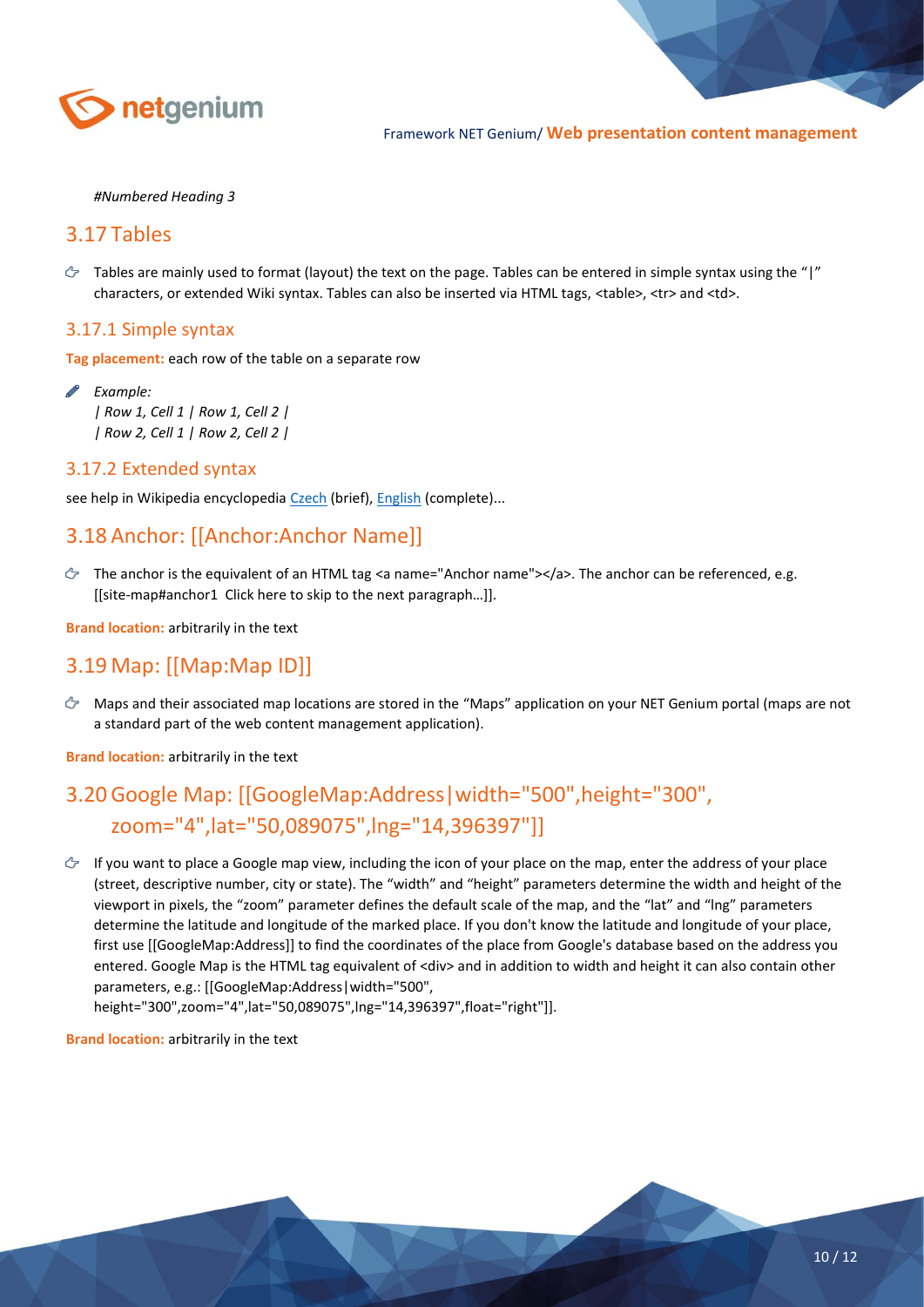

# <span id="page-10-0"></span>3.21 Web map: [[Object:WebWeb]]

 $\Diamond$  The MapWeb object displays the hierarchical structure of all web pages in the same language version.

**Brand location:** arbitrarily in the text

# <span id="page-10-1"></span>3.22 Picture: [[Image:Destination address]]

 $\circ$  To place an image taken from another website on the Internet, enter the exact address (URL) of the image instead of the destination address. The image is the equivalent of an HTML tag <img src="Destination address"> and can contain parameters, such as [[Image:www.netgenium.com/apple-icon.png|width="170",height="184"]].

**Brand location:** arbitrarily in the text

# <span id="page-10-2"></span>3.23 Attachment: [[Attachment:Attachment ID]]

- Attachments are stored in the web content management application on the "Attachments" view page. Attachments most often include images used in the text and documents that are offered for download on the website. In case of inserting a new image attachment, the user is prompted to enter additional information:
- Attachment: file attachment or image
- Detail: large image will be displayed after clicking on the image preview, which is located in the control "Attachment"
- Caption: the caption is displayed when the mouse cursor hovers over the link or image
- Alignment: align the image with the surrounding text that wraps around the image
- Width: image width
- Height: image height
- Up: width of the upper edge
- Down: bottom margin width
- Left: width of the left margin
- Right: width of the right margin

A web presentation can also contain images that are part of a template and are therefore stored on the server disk in the same directory as the web presentation itself and its template. In this case, it is possible to refer to the images using a tag such as [[Image:../images/logo.gif]].

**Brand location:** arbitrarily in the text

# <span id="page-10-3"></span>3.24 Frame: [[Frame:Destination address|width="100",height="100"]]

 $\circ$  To place an iframe on a webpage and load another webpage into it, enter the exact address (URL) of that webpage instead of the destination address. The frame is the equivalent of an HTML tag <iframe src="Destination"> and may contain other parameters in addition to width and height.

**Brand location:** arbitrarily in the text